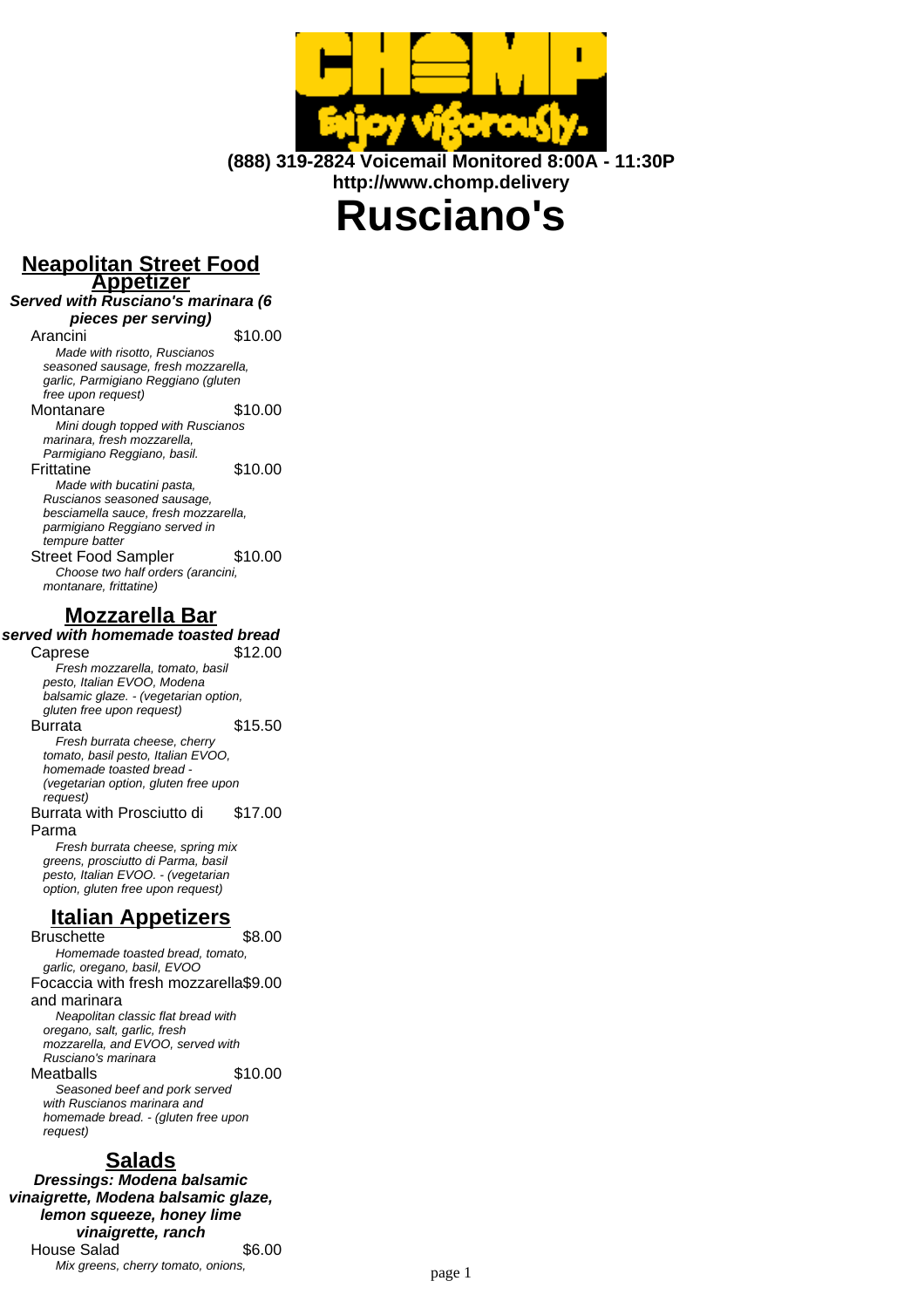homemade croutons, cucumber, parmigiano, Italian EVOO. (gluten free upon request) Rusciano Salad \$10.00 Spring mix greens, onions, cherry tomato, roasted pecans, fresh mozzarella, cucumber, mix olives, Italian EVOO. (gluten free upon request)

#### **Pasta**

| \$17.00 |
|---------|
| \$17.00 |
| \$18.00 |
|         |

## **Neapolitan Classic Pizza**

| Marinara                             | \$12.00 |
|--------------------------------------|---------|
| San Marzano tomato sauce, fresh      |         |
| garlic, oregano, basil, Italian EVOO |         |
| (vegetarian option) + add mozzarella |         |
| for \$4                              |         |
| Margherita                           | \$15.00 |
| San Marzano tomato sauce, fresh      |         |
| mozzarella, basil, parmigiano        |         |
| Reggiano. (vegetarian option)        |         |
| Salsiccia                            | \$17.50 |
| San Marzano tomato sauce,            |         |
| Ruscianos seasoned sausage, fresh    |         |
| mozzarella, basil, pecorino Romano   |         |
| Salumi                               | \$18.00 |
| San Marzano tomato sauce, fresh      |         |
| mozzarella, prosciutto di Parma, hot |         |
| calabrese, genoa salami, basil,      |         |
| pecorino Romano                      |         |
| Vegetariana                          | \$17.00 |
| San Marzano tomato sauce, fresh      |         |
| mozzarella, wood fired oven roasted  |         |
| vegetables, basil, parmigiano        |         |
| Reggiano. - (vegetarian option)      |         |

# **Signature Pizza**

\$18.00 Cherry tomato, fresh mozzarella, prosciutto di Parma, parmigiano, basil pesto sauce Cinque Formaggi \$18.50 Fresh mozzarella, ricotta, white cheddar, gruyere, pecorino Romano, roasted pecans, basil. (vegetarian option) Calabrese \$18.50 San Marzano tomato sauce, fresh mozzarella, calabrian chili pepper, hot calabrese, basil, parmigiano Reggiano<br>Iowan \$19.00 Fresh mozzarella, heavy cream, chicken, sweet corn, jalapeno, basil, bacon, pecorino Romano

#### **Calzones Neapolitan folded pizza**

| genoa salami, basil, parmigiano,                             |         |  |
|--------------------------------------------------------------|---------|--|
| pecorino Romano.                                             |         |  |
| Zi Lilina                                                    | \$17.00 |  |
| San Marzano tomato, fresh                                    |         |  |
| mozzarella, ricotta, black pepper,                           |         |  |
| wood fired oven roasted vegetables,                          |         |  |
| basil, parmigiano Reggiano.                                  |         |  |
| (vegetarian option)                                          |         |  |
|                                                              |         |  |
| <b>Pizza Quadrata</b><br>New family-sized pizza 16x16 inches |         |  |
|                                                              |         |  |

**square** Quadrata Classic Cheese \$40.00 San Marzano tomato sauce, fresh mozzarella, basil, pecorino Romano, EVOO Quadrata Pepperoni \$40.00